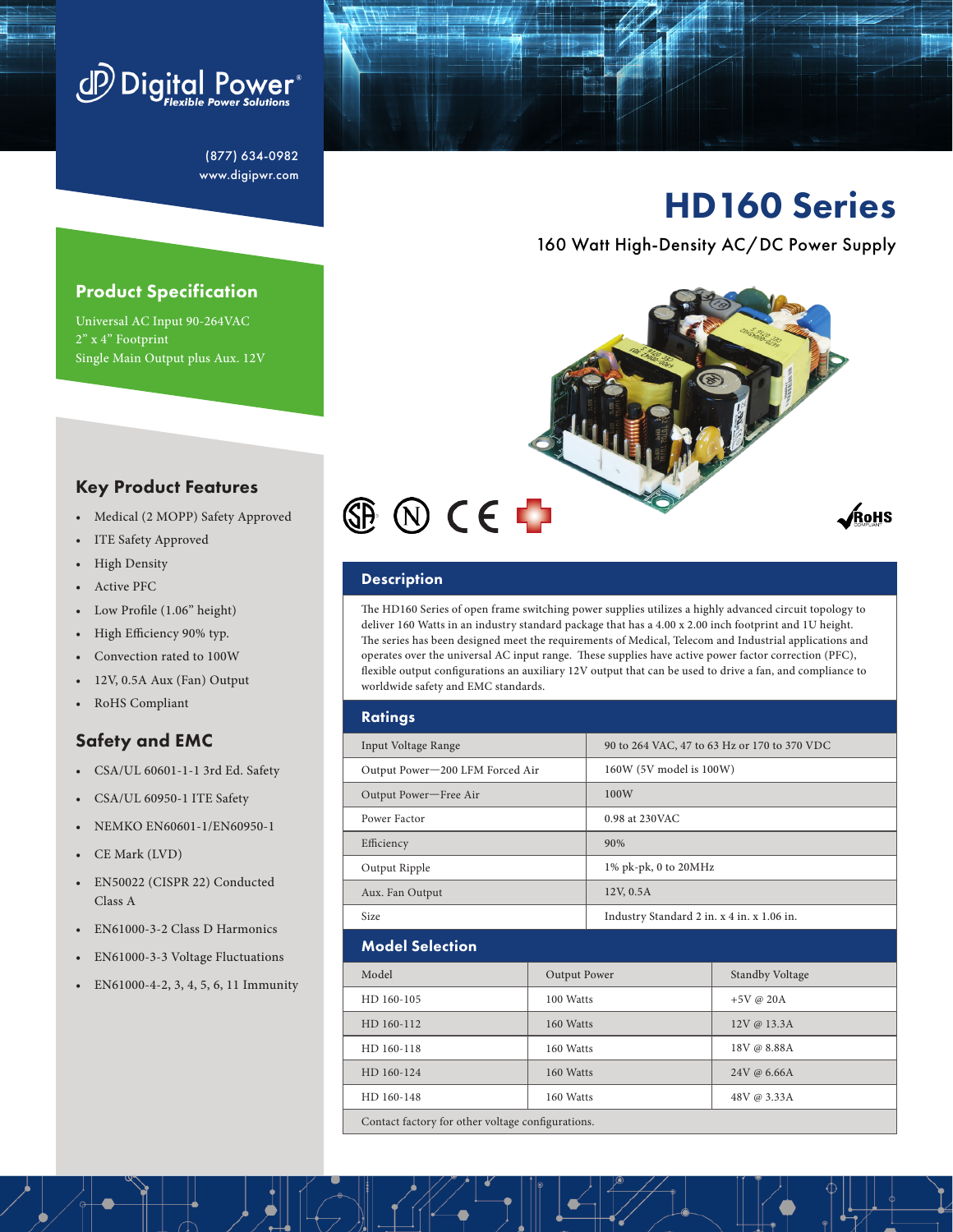

| <b>Electrical Specifications</b> |                                         |  |  |  |
|----------------------------------|-----------------------------------------|--|--|--|
| Input                            |                                         |  |  |  |
| AC Input Voltage                 | 90-264VAC (47-63Hz) or 170-370 VDC      |  |  |  |
| Input Current                    | 2A Max Continuous                       |  |  |  |
| Input Reflected Ripple           | FCC 68 part 15 Class B                  |  |  |  |
| Power Factor Correction          | 0.98 at 220VAC (typical)                |  |  |  |
| Input Line Protection            | 3A 250VAC IEC Type                      |  |  |  |
| Hold-up Time                     | >16msec @ Full Load                     |  |  |  |
| Efficiency                       | 90% Typical                             |  |  |  |
| Leakage                          | 100/200uA @ 115/230 VAC (max)           |  |  |  |
| Output                           |                                         |  |  |  |
| Line Regulation                  | $\pm$ 0.1% for Vin (min.) to Vin (max.) |  |  |  |
| Load Regulation                  | $V1 = \pm 1\% / V2 = \pm 5\%$ Max       |  |  |  |
| Adjustment Range                 | ±5% Minimum                             |  |  |  |
| Min. Load Requirement            | None                                    |  |  |  |
| Ripple                           | $± 1\% (20MHz)$                         |  |  |  |
| <b>Transient Response</b>        | 5% Max Deviation For 50% Load Step      |  |  |  |
| Over-Voltage Protection          | 115-150% (Latched Shut-down)            |  |  |  |
| Turn-On Delay                    | 1 Sec. Max.                             |  |  |  |
| <b>Initial Setting Accuracy</b>  | $±1\%$                                  |  |  |  |
| Over-Current                     | 110-130% of I-Max (Auto-Recovery)       |  |  |  |
| Aux Fan Output                   | 12 VDC @ 500m A                         |  |  |  |

| <b>EMC and Safety Certifications</b> |                                                                                       |  |  |  |  |
|--------------------------------------|---------------------------------------------------------------------------------------|--|--|--|--|
| <b>Electromagnetic Compatibility</b> |                                                                                       |  |  |  |  |
| Electrostatic Discharge              | EN61000-4-2, ±4KV Contact / ±8KV Air Discharge                                        |  |  |  |  |
| Radiated Susceptibility              | EN61000-4-3, 26-1000MHz, 10V/M, 80% AM                                                |  |  |  |  |
| EFT / Bursts                         | $EN61000-4-4, \pm 2KV$                                                                |  |  |  |  |
| Surges                               | $EN61000-4-5$ , $\pm 2KV$ Line-Earth, $\pm 1KV$ Line-Line                             |  |  |  |  |
| Conducted Immunity                   | EN61000-4-6, 0.15-800MHz, 10V, 80% AM                                                 |  |  |  |  |
| Voltage Dips                         | EN61000-4-11, 95% Dip & 10ms, 30% Dip & 500ms                                         |  |  |  |  |
| Voltage Interruptions                | EN61000-4-11, 95% Reduction, 5s                                                       |  |  |  |  |
| Fluctuations & Flicker               | EN61000-3-3                                                                           |  |  |  |  |
| <b>Safety &amp; Emissions</b>        |                                                                                       |  |  |  |  |
| Safety Approvals                     | CSA/UL 22.2 No. 60950-1-M90 & 60601-1-M90, NEMKO EN60950-1 / EN60601-1, CE Mark (LVD) |  |  |  |  |
| <b>Conducted Emissions</b>           | EN S0022 (CISPR 22) Class A                                                           |  |  |  |  |